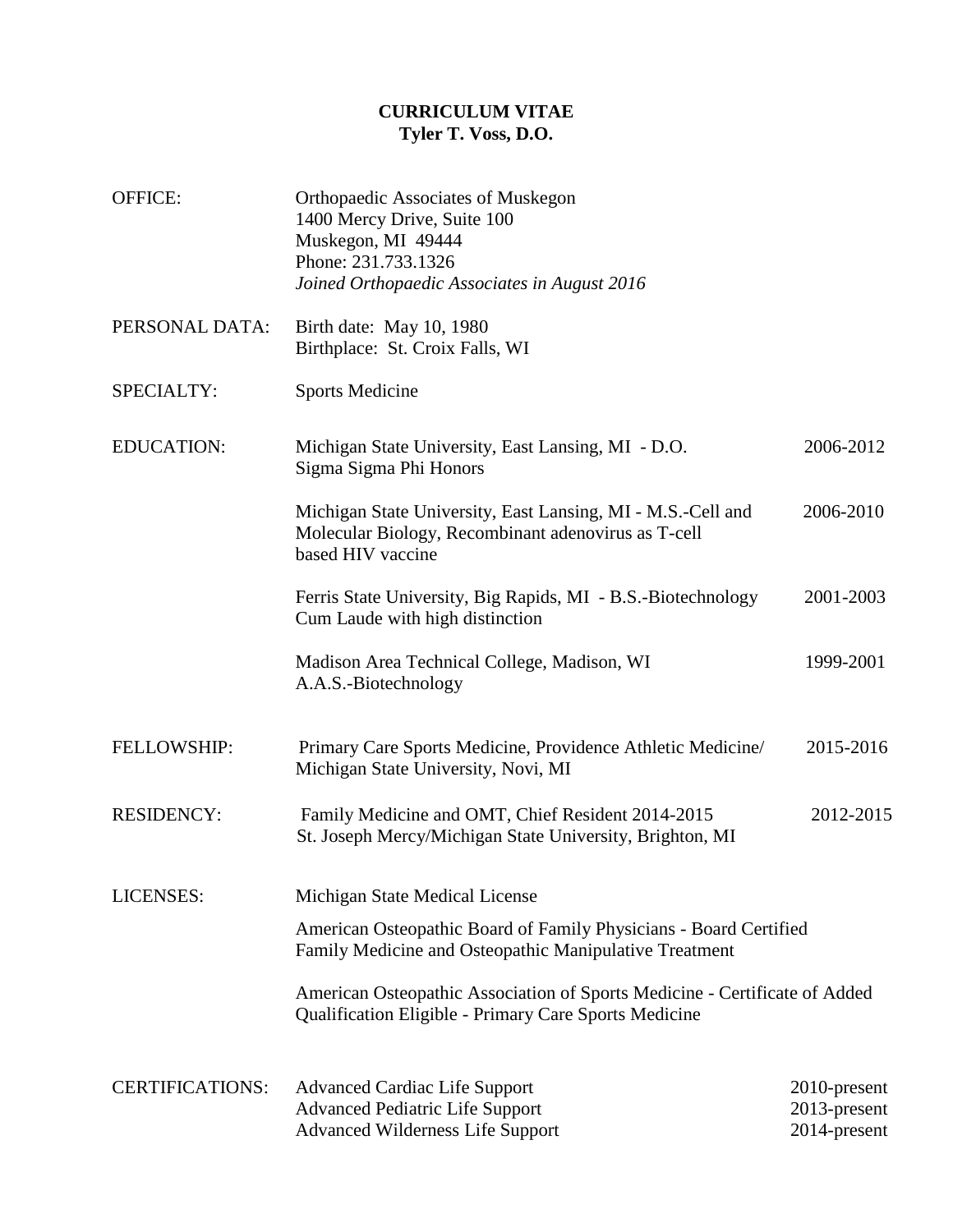| PROFESSIONAL         | American Medical Society for Sports Medicine                                                                                                                                                                                                                                                                                                                               | 2015-present |  |
|----------------------|----------------------------------------------------------------------------------------------------------------------------------------------------------------------------------------------------------------------------------------------------------------------------------------------------------------------------------------------------------------------------|--------------|--|
| <b>ASSOCIATIONS/</b> | American Osteopathic Association of Sports Medicine                                                                                                                                                                                                                                                                                                                        | 2015-present |  |
| <b>MEMBERSHIPS:</b>  | American College of Osteopathic Family Physicians                                                                                                                                                                                                                                                                                                                          | 2012-present |  |
|                      | American Academy of Family Physicians                                                                                                                                                                                                                                                                                                                                      | 2012-present |  |
|                      | American Osteopathic Association                                                                                                                                                                                                                                                                                                                                           | 2006-present |  |
| <b>RESEARCH:</b>     | Research Technologist, Laboratory of Viral Onco-Therapeutics,<br>Hermelin Brain Tumor Center, Henry Ford Hospital, Detroit, MI.<br>Glioblastoma therapy involving oncolytic HSV.<br>Principal Investigator: Cathie G. Miller, PhD                                                                                                                                          | 2003-2006    |  |
|                      | Internship, Ferris State University, Big Rapids, MI.<br>Genetic characterization of carnivorous flies.<br>Principal Investigator: Phillip Watson, PhD                                                                                                                                                                                                                      | 2003         |  |
|                      | Internship, Department of Allergy, VA Hospital, Madison, WI.<br><b>Characterization of Alternaria alternata DNA vaccine</b>                                                                                                                                                                                                                                                | 2001         |  |
|                      | Publications<br>Peck D, Voss TT, Voss LM. Slipped Capital Femoral Epiphysis:<br>Diagnosis and Management. American Family Physician. (Accepted for<br>publication in American Family Physician)<br>Foster ZJ, Voss TT, Hatch J, Frimodig A. Corticosteroid Injections for<br>Common Musculoskeletal Conditions. American Family Physician. 2015.<br>Oct 15;92(8): 694-699. |              |  |
|                      | Seregin SS, Aldhamen YA, Appledorn DM, Zehnder J, Voss TT,<br>Godbehere S, Amalfitano A. Use of DAF-displaying Adenovirus vectors<br>reduces induction of transgene and vector specific adaptive immune<br>responses in mice. Human Gene Therapy. 2011. Sep 22(9):1083-94.                                                                                                 |              |  |
|                      | Seregin SS, Appledorn DM, McBride AJ, Schuldt NJ, Aldhamen YA,<br>Voss TT, Wei J, Bujold M, Nance W, Godbehere S, Amalfitano A.<br>Transient Pretreatment with Glucocorticoid Ablates Innate Toxicity of<br>Systemically Delivered Adenoviral Vectors Without Reducing Efficacy.<br>Molecular Therapy. 2009. Apr 17(4): 685-696.                                           |              |  |
|                      | <b>Presentations of Original Research</b><br>Scott JM, Voss TT, Appledorn DM, Amalfitano A. (2007). Adenovirus<br>Induced Innate Immune Responses Are Mediated In Part by the Presence<br>of Natural Antibodies in Ad Naïve Mice. Presented to the 10 <sup>th</sup> Annual<br>American Society for Gene Therapy.                                                           |              |  |
|                      | <b>Voss TT</b> , Bobbitt KR, Miller CG. (2006). Delivery of Oncolytic Herpes<br>Simplex Virus to Infiltrative Brain Tumor Sites Via Neuronal Stem Cells.                                                                                                                                                                                                                   |              |  |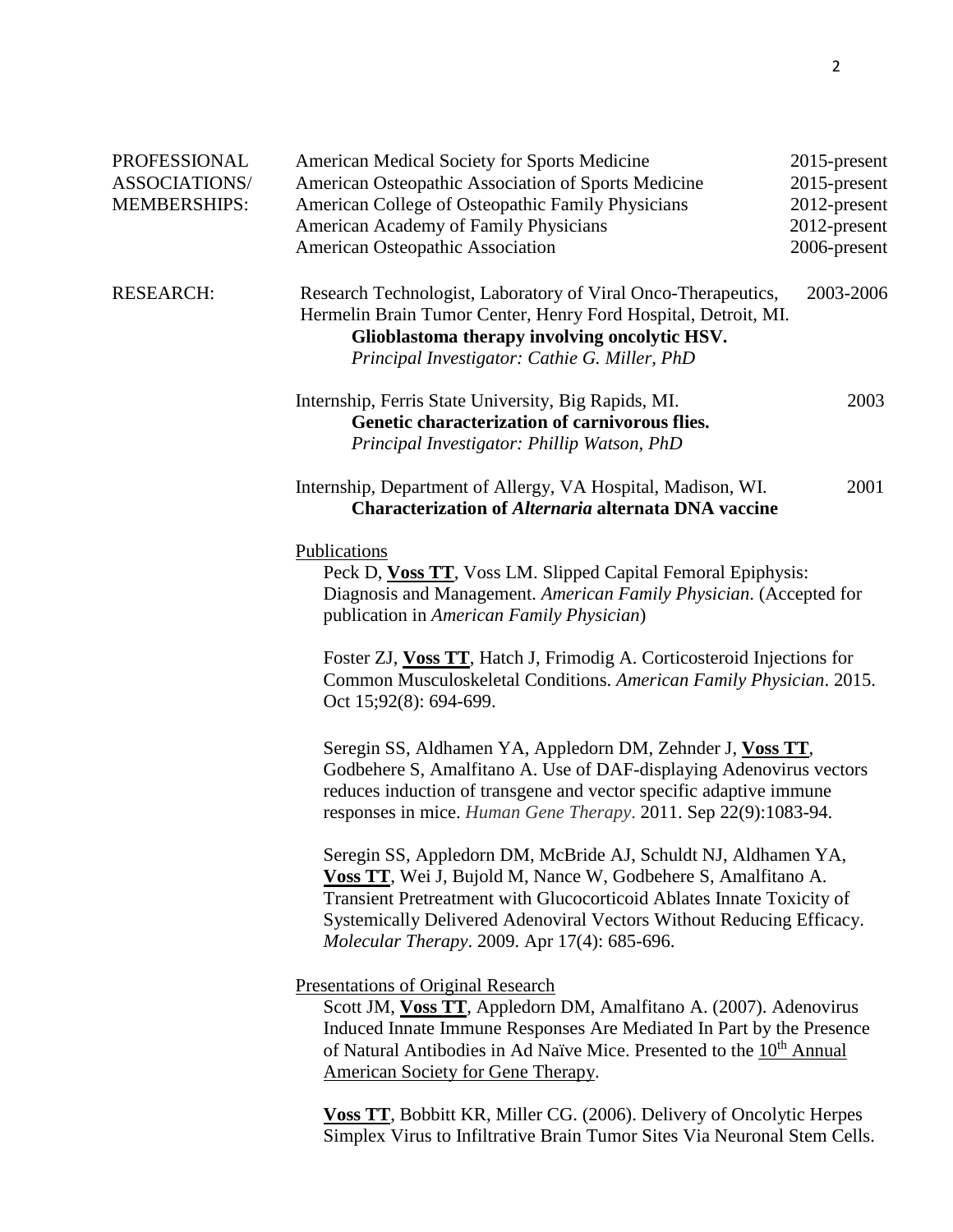Presented to the 9th Annual American Society for Gene Therapy.

## Poster Presentations

**Voss TT**, Montico M, Cibor G. (2016). Basketball Coach Injured Playing Basketball. Presented to 25th Annual Meeting for American Medical Society for Sports Medicine and the 31st Annual Clinical Conference for American Osteopathic Association of Sports Medicine.

Bobbitt KR, **Voss TT**, Miller CG. (2006). Differential Effect of CXCL-12 on Glioma Cell Migration and Proliferation. Presented to the 97th American Association of Cancer Research and to 3<sup>rd</sup> Annual Henry Ford Hospital Research Symposium.

**Voss TT**, Bobbitt KR, Miller CG. (2006). Oncolytic HSV-1 Replication does not depend on Proliferative State of Tumor Cells. Presented to the 97<sup>th</sup> American Association of Cancer Research and to 3<sup>rd</sup> Annual Henry Ford Hospital Research Symposium.

Bobbitt KR, **Voss TT**, Miller CG. (2005). The Role of CXCR4 and CXCL12 in Brain Tumors. Presented to the 2<sup>nd</sup> Annual Henry Ford Hospital Research Symposium.

**Voss TT**, Bobbitt KR, Miller CG. (2005). Oncolytic HSV Lyses Murine Neural Stem Cells Involved in Viral Delivery to Glioblastomas In Vitro and In Vivo. Presented to the 2<sup>nd</sup> Annual Henry Ford Hospital Research Symposium.

Bobbitt KR, **Voss TT**, Miller CG. (2004). Increase in MHC Class I Expression on Tumor Cells Following Infection with ICP47 neuroattenuated HSV-1. Presented to the 95<sup>th</sup> American Association of Cancer Research.

Bobbitt KR, **Voss TT**, Miller CG. (2004). CXCR4 Contributes to Glioblastoma Infiltrative Growth In Vivo. Presented to the 9<sup>th</sup> Annual Meeting of the Society of Neuro-Oncology.

Bobbitt KR, **Voss TT**, Miller CG. (2004). Expression of CXCR4 and the Chemokine SDF-1 $\alpha$  in Glioma Cell Lines. Presented to the Inaugural Henry Ford Hospital Research Symposium.

**Voss TT**, Bobbitt KR, Miller CG. (2004). Novel Purification Strategy of Non-Structural Herpes Simplex Virus–1 Mutants. Presented to the Inaugural Henry Ford Hospital Research Symposium.

## Presentations

Upper Extremity Exam Seminar. Providence Hospital Family Medicine